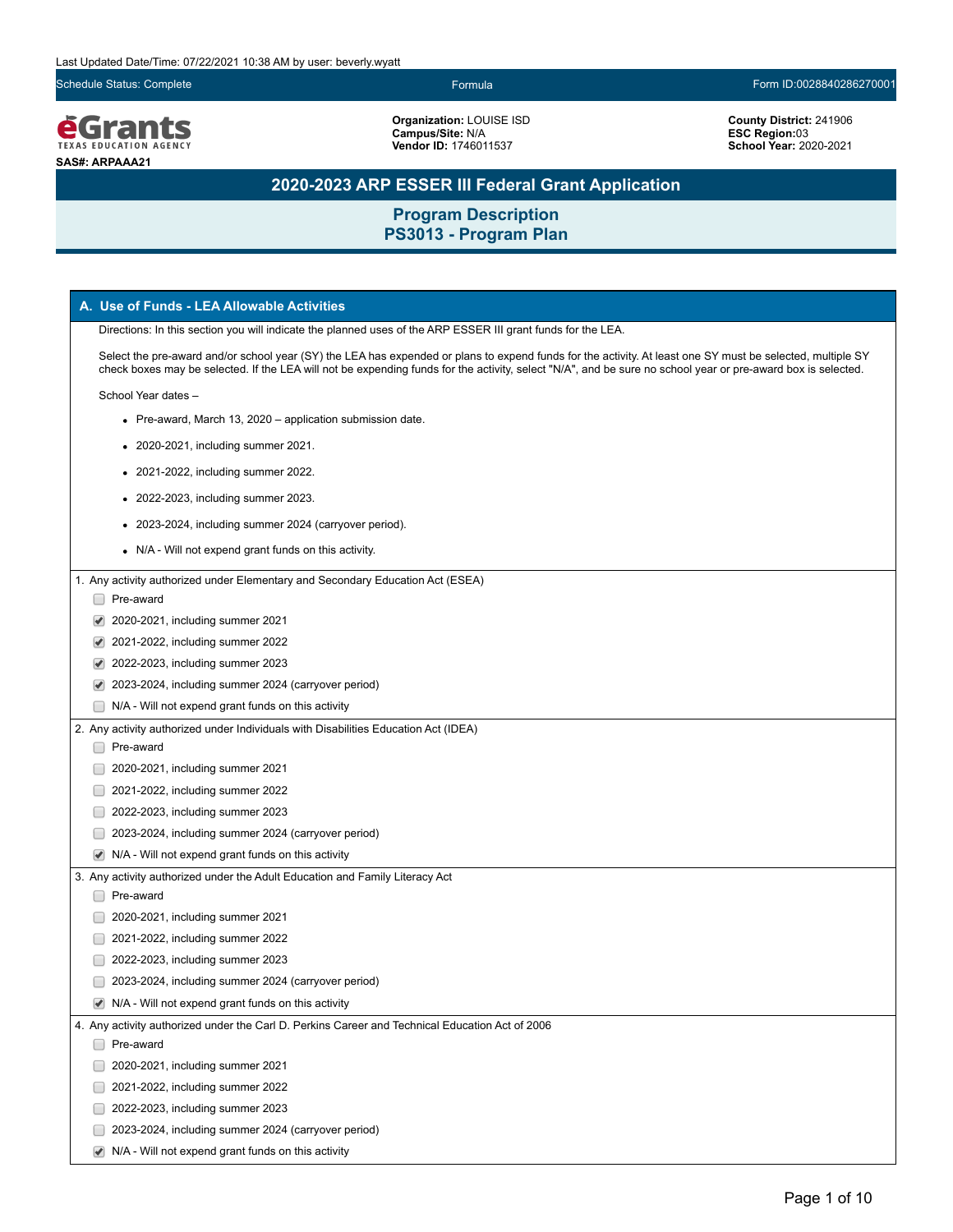Schedule Status: Complete Formula Form ID:0028840286270001

*<u>EGrants</u>* **SAS#: ARPAAA21**

**Organization:** LOUISE ISD **Campus/Site:** N/A **Vendor ID:** 1746011537

**County District:** 241906 **ESC Region:**03 **School Year:** 2020-2021

# **2020-2023 ARP ESSER III Federal Grant Application**

| 5. Coordination of preparedness and response efforts of LEA with State and local public health departments, and other relevant agencies, to improve coordinated                                                                                                                                      |  |
|------------------------------------------------------------------------------------------------------------------------------------------------------------------------------------------------------------------------------------------------------------------------------------------------------|--|
| responses among such entities to prevent, prepare for, and respond to coronavirus                                                                                                                                                                                                                    |  |
| Pre-award                                                                                                                                                                                                                                                                                            |  |
| 2020-2021, including summer 2021                                                                                                                                                                                                                                                                     |  |
| 2021-2022, including summer 2022                                                                                                                                                                                                                                                                     |  |
| 2022-2023, including summer 2023                                                                                                                                                                                                                                                                     |  |
| 2023-2024, including summer 2024 (carryover period)                                                                                                                                                                                                                                                  |  |
| N/A - Will not expend grant funds on this activity                                                                                                                                                                                                                                                   |  |
| 6. Activities to address the unique needs of low-income students, students with disabilities (SWD), English learners, racial and ethnic minorities, students<br>experiencing homelessness, and foster care youth, including how outreach and service delivery will meet the needs of each population |  |
| Pre-award                                                                                                                                                                                                                                                                                            |  |
| 2020-2021, including summer 2021                                                                                                                                                                                                                                                                     |  |
| 2021-2022, including summer 2022                                                                                                                                                                                                                                                                     |  |
| 2022-2023, including summer 2023                                                                                                                                                                                                                                                                     |  |
| 2023-2024, including summer 2024 (carryover period)                                                                                                                                                                                                                                                  |  |
| N/A - Will not expend grant funds on this activity<br>$\blacktriangledown$                                                                                                                                                                                                                           |  |
| 7. Developing and implementing procedures and systems to improve the preparedness and response efforts of LEA                                                                                                                                                                                        |  |
| Pre-award                                                                                                                                                                                                                                                                                            |  |
| 2020-2021, including summer 2021                                                                                                                                                                                                                                                                     |  |
| 2021-2022, including summer 2022                                                                                                                                                                                                                                                                     |  |
| 2022-2023, including summer 2023                                                                                                                                                                                                                                                                     |  |
| 2023-2024, including summer 2024 (carryover period)                                                                                                                                                                                                                                                  |  |
| N/A - Will not expend grant funds on this activity<br>✔                                                                                                                                                                                                                                              |  |
| 8. Training and professional development for staff of the LEA on sanitation and minimizing the spread of infectious diseases                                                                                                                                                                         |  |
| Pre-award                                                                                                                                                                                                                                                                                            |  |
| 2020-2021, including summer 2021                                                                                                                                                                                                                                                                     |  |
| 2021-2022, including summer 2022                                                                                                                                                                                                                                                                     |  |
| 2022-2023, including summer 2023                                                                                                                                                                                                                                                                     |  |
| 2023-2024, including summer 2024 (carryover period)                                                                                                                                                                                                                                                  |  |
| N/A - Will not expend grant funds on this activity<br>✔                                                                                                                                                                                                                                              |  |
| 9. Purchasing supplies to sanitize and clean the facilities of the LEA, including buildings operated by the LEA                                                                                                                                                                                      |  |
| Pre-award                                                                                                                                                                                                                                                                                            |  |
| 2020-2021, including summer 2021                                                                                                                                                                                                                                                                     |  |
| 2021-2022, including summer 2022                                                                                                                                                                                                                                                                     |  |
| 2022-2023, including summer 2023                                                                                                                                                                                                                                                                     |  |
| 2023-2024, including summer 2024 (carryover period)                                                                                                                                                                                                                                                  |  |
| N/A - Will not expend grant funds on this activity                                                                                                                                                                                                                                                   |  |
|                                                                                                                                                                                                                                                                                                      |  |
|                                                                                                                                                                                                                                                                                                      |  |
|                                                                                                                                                                                                                                                                                                      |  |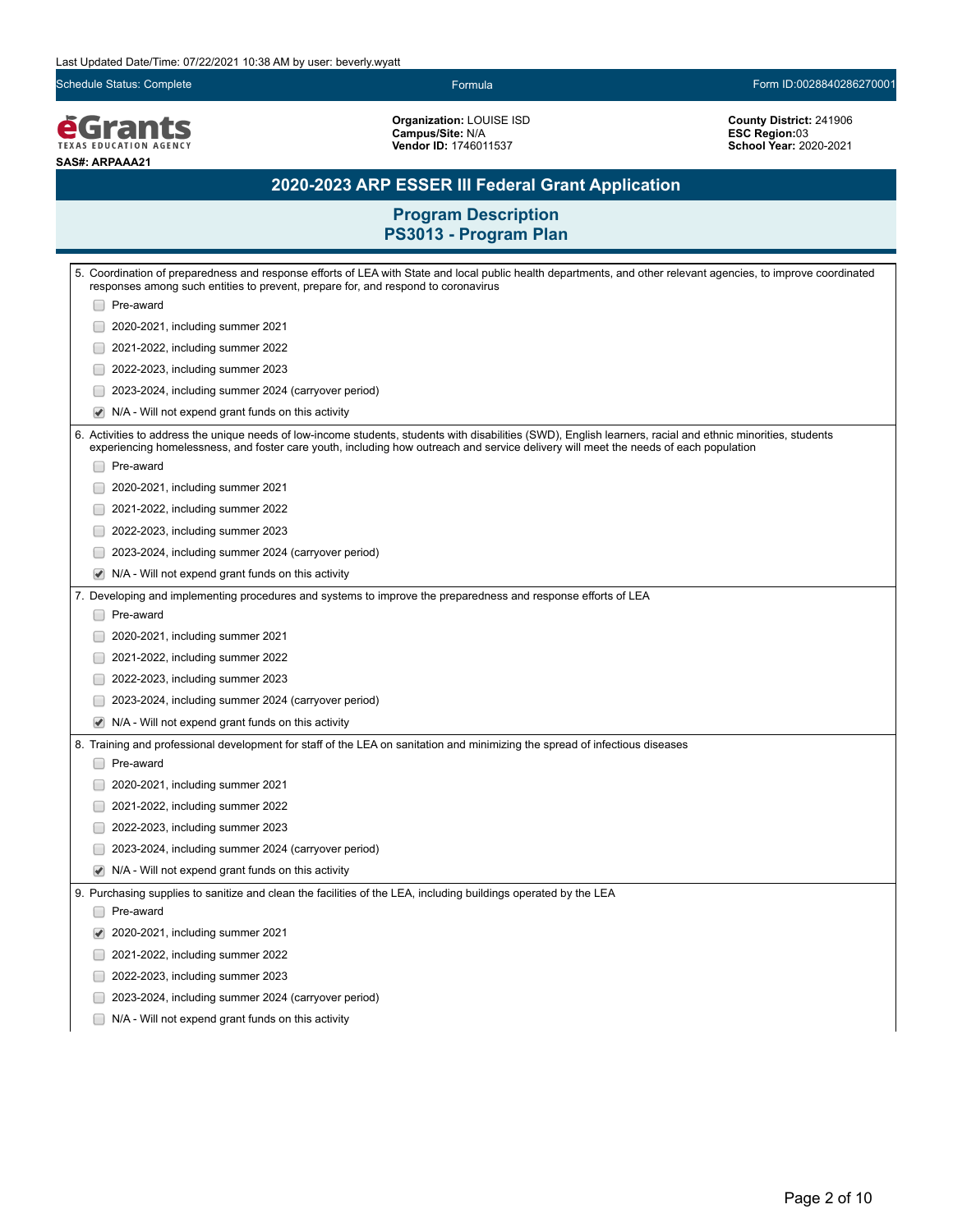Schedule Status: Complete Formula Form ID:0028840286270001

*<u>EGrants</u>* **SAS#: ARPAAA21**

**Organization:** LOUISE ISD **Campus/Site:** N/A **Vendor ID:** 1746011537

**County District:** 241906 **ESC Region:**03 **School Year:** 2020-2021

# **2020-2023 ARP ESSER III Federal Grant Application**

| 10. Planning for, coordinating, and implementing activities during long-term closures, including providing meals to eligible students                                                                                                                                                        |
|----------------------------------------------------------------------------------------------------------------------------------------------------------------------------------------------------------------------------------------------------------------------------------------------|
| Pre-award                                                                                                                                                                                                                                                                                    |
| 2020-2021, including summer 2021                                                                                                                                                                                                                                                             |
| 2021-2022, including summer 2022                                                                                                                                                                                                                                                             |
| 2022-2023, including summer 2023                                                                                                                                                                                                                                                             |
| 2023-2024, including summer 2024 (carryover period)                                                                                                                                                                                                                                          |
| N/A - Will not expend grant funds on this activity                                                                                                                                                                                                                                           |
| 11. Planning for, coordinating, and implementing activities during long-term closures,  including providing technology for online learning to all students                                                                                                                                   |
| Pre-award                                                                                                                                                                                                                                                                                    |
| 2020-2021, including summer 2021                                                                                                                                                                                                                                                             |
| 2021-2022, including summer 2022                                                                                                                                                                                                                                                             |
| 2022-2023, including summer 2023                                                                                                                                                                                                                                                             |
| 2023-2024, including summer 2024 (carryover period)                                                                                                                                                                                                                                          |
| N/A - Will not expend grant funds on this activity                                                                                                                                                                                                                                           |
| 12. Planning for, coordinating, and implementing activities during long-term closures,  how to provide guidance for carrying out requirements under IDEA                                                                                                                                     |
| □ Pre-award                                                                                                                                                                                                                                                                                  |
| 2020-2021, including summer 2021                                                                                                                                                                                                                                                             |
| 2021-2022, including summer 2022                                                                                                                                                                                                                                                             |
| 2022-2023, including summer 2023                                                                                                                                                                                                                                                             |
| 2023-2024, including summer 2024 (carryover period)                                                                                                                                                                                                                                          |
| N/A - Will not expend grant funds on this activity                                                                                                                                                                                                                                           |
| 13. Planning for, coordinating, and implementing activities during long-term closures,  how to ensure other educational services can continue to be provided<br>consistent with all Federal, State, and local requirements                                                                   |
| Pre-award                                                                                                                                                                                                                                                                                    |
| 2020-2021, including summer 2021                                                                                                                                                                                                                                                             |
| 2021-2022, including summer 2022                                                                                                                                                                                                                                                             |
| 2022-2023, including summer 2023                                                                                                                                                                                                                                                             |
| 2023-2024, including summer 2024 (carryover period)                                                                                                                                                                                                                                          |
| N/A - Will not expend grant funds on this activity                                                                                                                                                                                                                                           |
| 14. Purchasing educational technology (hardware, software, and connectivity) for students  that aids in regular/substantive educational interaction between<br>students and instructors, including low-income students and SWD, which may include assistive technology or adaptive equipment |
| Pre-award                                                                                                                                                                                                                                                                                    |
| 2020-2021, including summer 2021                                                                                                                                                                                                                                                             |
| 2021-2022, including summer 2022                                                                                                                                                                                                                                                             |
| 2022-2023, including summer 2023                                                                                                                                                                                                                                                             |
| 2023-2024, including summer 2024 (carryover period)                                                                                                                                                                                                                                          |
| N/A - Will not expend grant funds on this activity                                                                                                                                                                                                                                           |
|                                                                                                                                                                                                                                                                                              |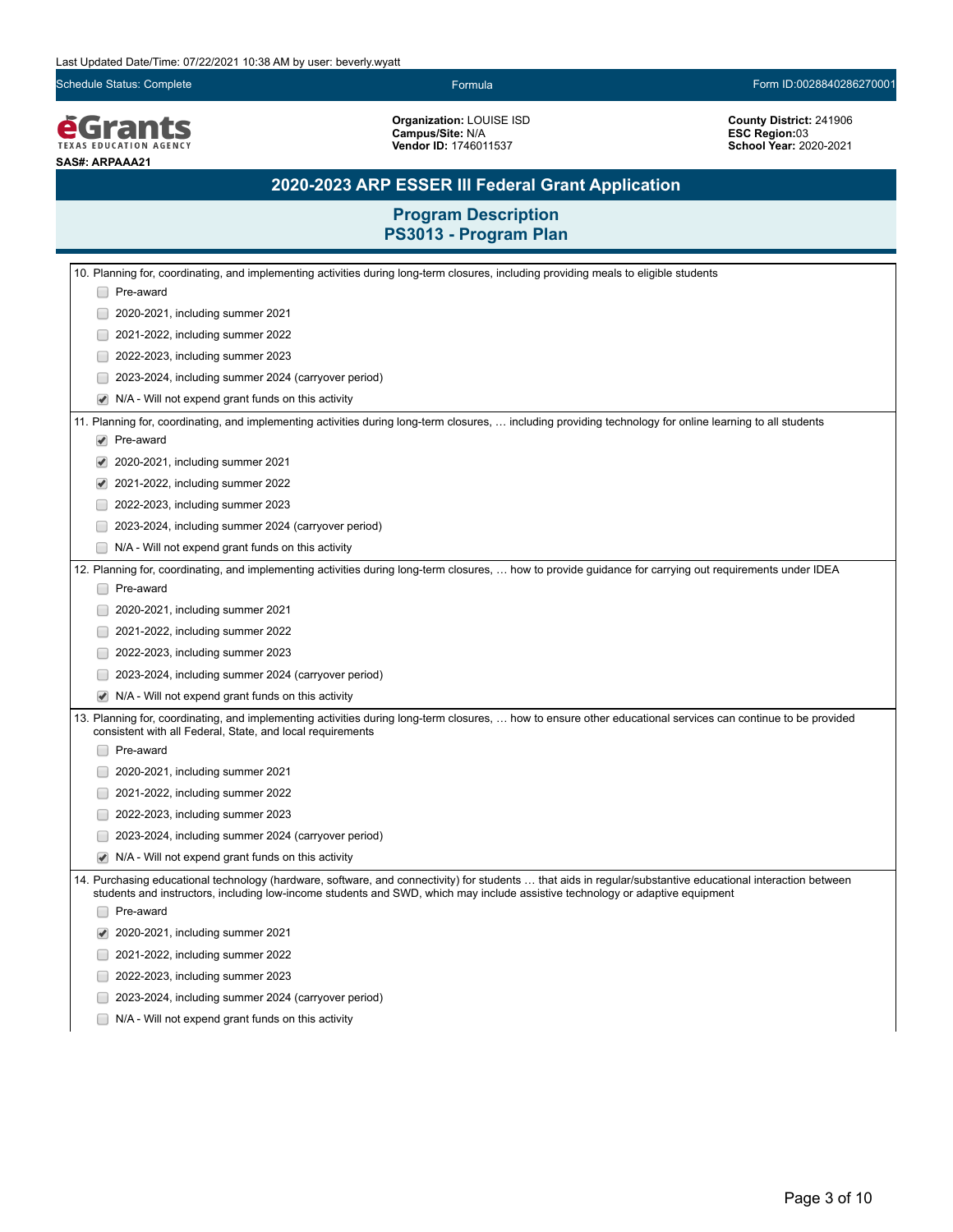Schedule Status: Complete Formula Form ID:0028840286270001

**EGrants SAS#: ARPAAA21**

**Organization:** LOUISE ISD **Campus/Site:** N/A **Vendor ID:** 1746011537

**County District:** 241906 **ESC Region:**03 **School Year:** 2020-2021

# **2020-2023 ARP ESSER III Federal Grant Application**

| 15. Providing mental health services and supports, including through implementation of evidence based full-service community schools                                                                                                                                                                      |  |  |
|-----------------------------------------------------------------------------------------------------------------------------------------------------------------------------------------------------------------------------------------------------------------------------------------------------------|--|--|
| Pre-award                                                                                                                                                                                                                                                                                                 |  |  |
| 2020-2021, including summer 2021                                                                                                                                                                                                                                                                          |  |  |
| 2021-2022, including summer 2022                                                                                                                                                                                                                                                                          |  |  |
| 2022-2023, including summer 2023                                                                                                                                                                                                                                                                          |  |  |
| 2023-2024, including summer 2024 (carryover period)                                                                                                                                                                                                                                                       |  |  |
| N/A - Will not expend grant funds on this activity                                                                                                                                                                                                                                                        |  |  |
| 16. Planning and implementing activities related to summer learning -- providing classroom instruction or online learning during summer months and addressing the<br>needs of low-income students, SWD, English learners, migrant students, students experiencing homelessness, & children in foster care |  |  |
| Pre-award                                                                                                                                                                                                                                                                                                 |  |  |
| 2020-2021, including summer 2021                                                                                                                                                                                                                                                                          |  |  |
| 2021-2022, including summer 2022                                                                                                                                                                                                                                                                          |  |  |
| 2022-2023, including summer 2023                                                                                                                                                                                                                                                                          |  |  |
| 2023-2024, including summer 2024 (carryover period)                                                                                                                                                                                                                                                       |  |  |
| N/A - Will not expend grant funds on this activity                                                                                                                                                                                                                                                        |  |  |
| 17. Planning and implementing activities related to  supplemental afterschool programs -- providing classroom instruction or online learning  addressing the<br>needs of low-income students, SWD, English learners, migrant students, students experiencing homelessness, & children in foster care      |  |  |
| Pre-award                                                                                                                                                                                                                                                                                                 |  |  |
| 2020-2021, including summer 2021                                                                                                                                                                                                                                                                          |  |  |
| 2021-2022, including summer 2022                                                                                                                                                                                                                                                                          |  |  |
| 2022-2023, including summer 2023                                                                                                                                                                                                                                                                          |  |  |
| 2023-2024, including summer 2024 (carryover period)                                                                                                                                                                                                                                                       |  |  |
| N/A - Will not expend grant funds on this activity                                                                                                                                                                                                                                                        |  |  |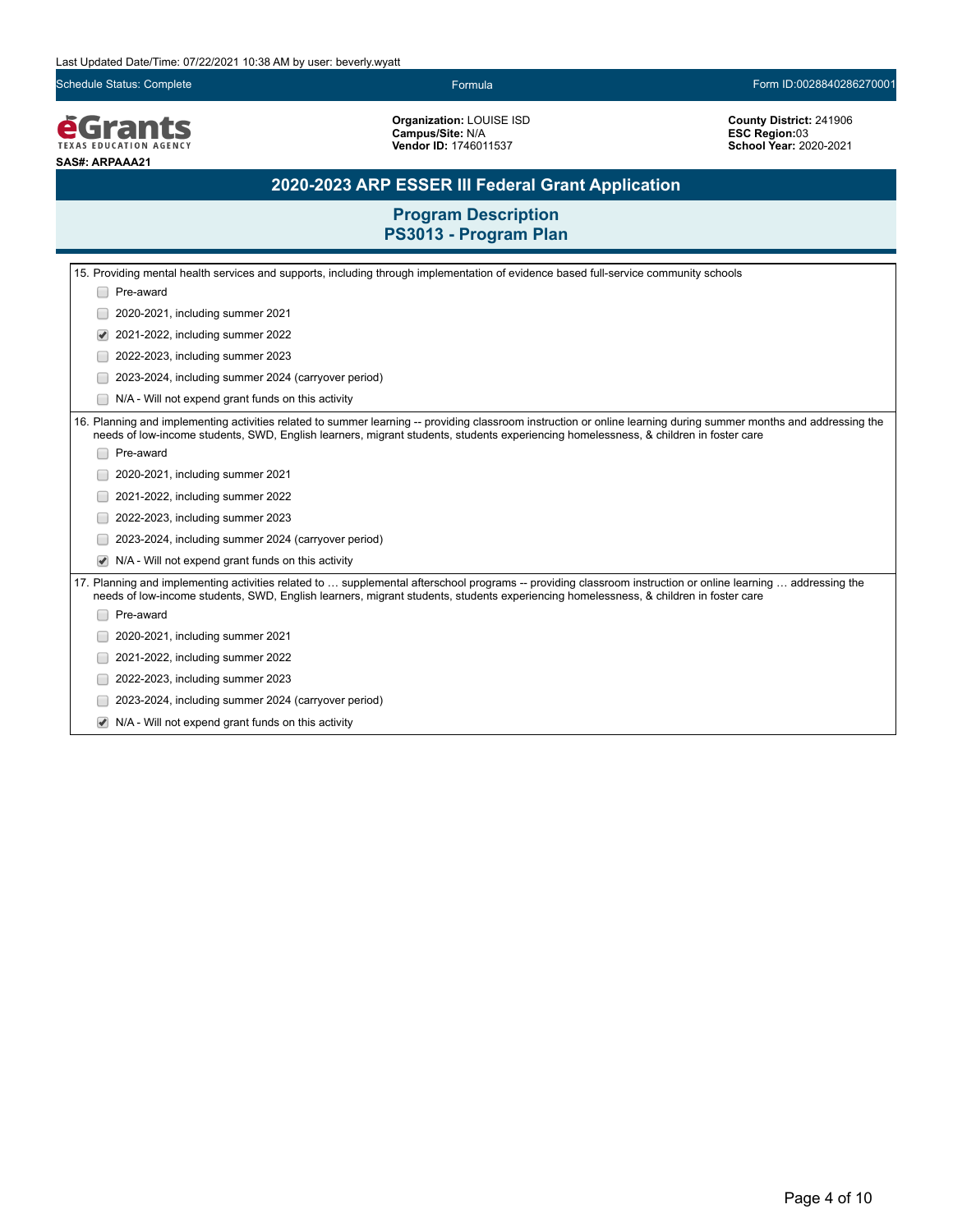Schedule Status: Complete Formula Form ID:0028840286270001

*<u>EGrants</u>* **SAS#: ARPAAA21**

**Organization:** LOUISE ISD **Campus/Site:** N/A **Vendor ID:** 1746011537

**County District:** 241906 **ESC Region:**03 **School Year:** 2020-2021

# **2020-2023 ARP ESSER III Federal Grant Application**

# **Program Description**

|                       | PS3013 - Program Plan                                                                                                                                                                                                                                                                                                      |  |  |  |  |
|-----------------------|----------------------------------------------------------------------------------------------------------------------------------------------------------------------------------------------------------------------------------------------------------------------------------------------------------------------------|--|--|--|--|
|                       | B. Use of Funds - LEA Allowable Activities (continued)                                                                                                                                                                                                                                                                     |  |  |  |  |
|                       | Directions: In this section you will indicate the planned uses of the ARP ESSER III grant funds for the LEA.                                                                                                                                                                                                               |  |  |  |  |
|                       | Select the pre-award and/or school year (SY) the LEA has expended or plans to expend funds for the activity. At least one SY must be selected, multiple SY<br>check boxes may be selected. If the LEA will not be expending funds for the activity, select "N/A", and be sure no school year or pre-award box is selected. |  |  |  |  |
|                       | School Year dates -                                                                                                                                                                                                                                                                                                        |  |  |  |  |
|                       | • Pre-award, March 13, 2020 – application submission date.                                                                                                                                                                                                                                                                 |  |  |  |  |
|                       | 2020-2021, including summer 2021.                                                                                                                                                                                                                                                                                          |  |  |  |  |
|                       | 2021-2022, including summer 2022.                                                                                                                                                                                                                                                                                          |  |  |  |  |
|                       | 2022-2023, including summer 2023.                                                                                                                                                                                                                                                                                          |  |  |  |  |
|                       | 2023-2024, including summer 2024 (carryover period).                                                                                                                                                                                                                                                                       |  |  |  |  |
|                       | N/A - Will not expend grant funds on this activity.                                                                                                                                                                                                                                                                        |  |  |  |  |
|                       | 1. Addressing learning loss among LEA students, including low-income students, SWD, English learners, racial & ethnic minorities, students experiencing<br>homelessness, & children in foster care -- Administering and using high-quality assessments                                                                     |  |  |  |  |
|                       | Pre-award                                                                                                                                                                                                                                                                                                                  |  |  |  |  |
|                       | 2020-2021, including summer 2021                                                                                                                                                                                                                                                                                           |  |  |  |  |
|                       | 2021-2022, including summer 2022                                                                                                                                                                                                                                                                                           |  |  |  |  |
|                       | 2022-2023, including summer 2023                                                                                                                                                                                                                                                                                           |  |  |  |  |
|                       | 2023-2024, including summer 2024 (carryover period)                                                                                                                                                                                                                                                                        |  |  |  |  |
| $\blacktriangleright$ | N/A - Will not expend grant funds on this activity                                                                                                                                                                                                                                                                         |  |  |  |  |
|                       | Addressing learning loss among LEA students, including low-income students, SWD, English learners, racial & ethnic minorities, students experiencing                                                                                                                                                                       |  |  |  |  |
|                       | homelessness, & children in foster care -- Implementing evidence-based activities to meet the comprehensive needs of students<br>Pre-award                                                                                                                                                                                 |  |  |  |  |
|                       | 2020-2021, including summer 2021                                                                                                                                                                                                                                                                                           |  |  |  |  |
|                       | 2021-2022, including summer 2022                                                                                                                                                                                                                                                                                           |  |  |  |  |
|                       | 2022-2023, including summer 2023                                                                                                                                                                                                                                                                                           |  |  |  |  |
|                       | 2023-2024, including summer 2024 (carryover period)                                                                                                                                                                                                                                                                        |  |  |  |  |
|                       | N/A - Will not expend grant funds on this activity                                                                                                                                                                                                                                                                         |  |  |  |  |
|                       | 3. Addressing learning loss among LEA students, including low-income students, SWD, English learners, racial & ethnic minorities, students experiencing                                                                                                                                                                    |  |  |  |  |
|                       | homelessness, & children in foster care -- Providing information and assistance to parents & families on effectively supporting students                                                                                                                                                                                   |  |  |  |  |
|                       | Pre-award                                                                                                                                                                                                                                                                                                                  |  |  |  |  |
|                       | 2020-2021, including summer 2021                                                                                                                                                                                                                                                                                           |  |  |  |  |
|                       | 2021-2022, including summer 2022                                                                                                                                                                                                                                                                                           |  |  |  |  |
|                       | 2022-2023, including summer 2023                                                                                                                                                                                                                                                                                           |  |  |  |  |
|                       | 2023-2024, including summer 2024 (carryover period)                                                                                                                                                                                                                                                                        |  |  |  |  |
|                       | N/A - Will not expend grant funds on this activity                                                                                                                                                                                                                                                                         |  |  |  |  |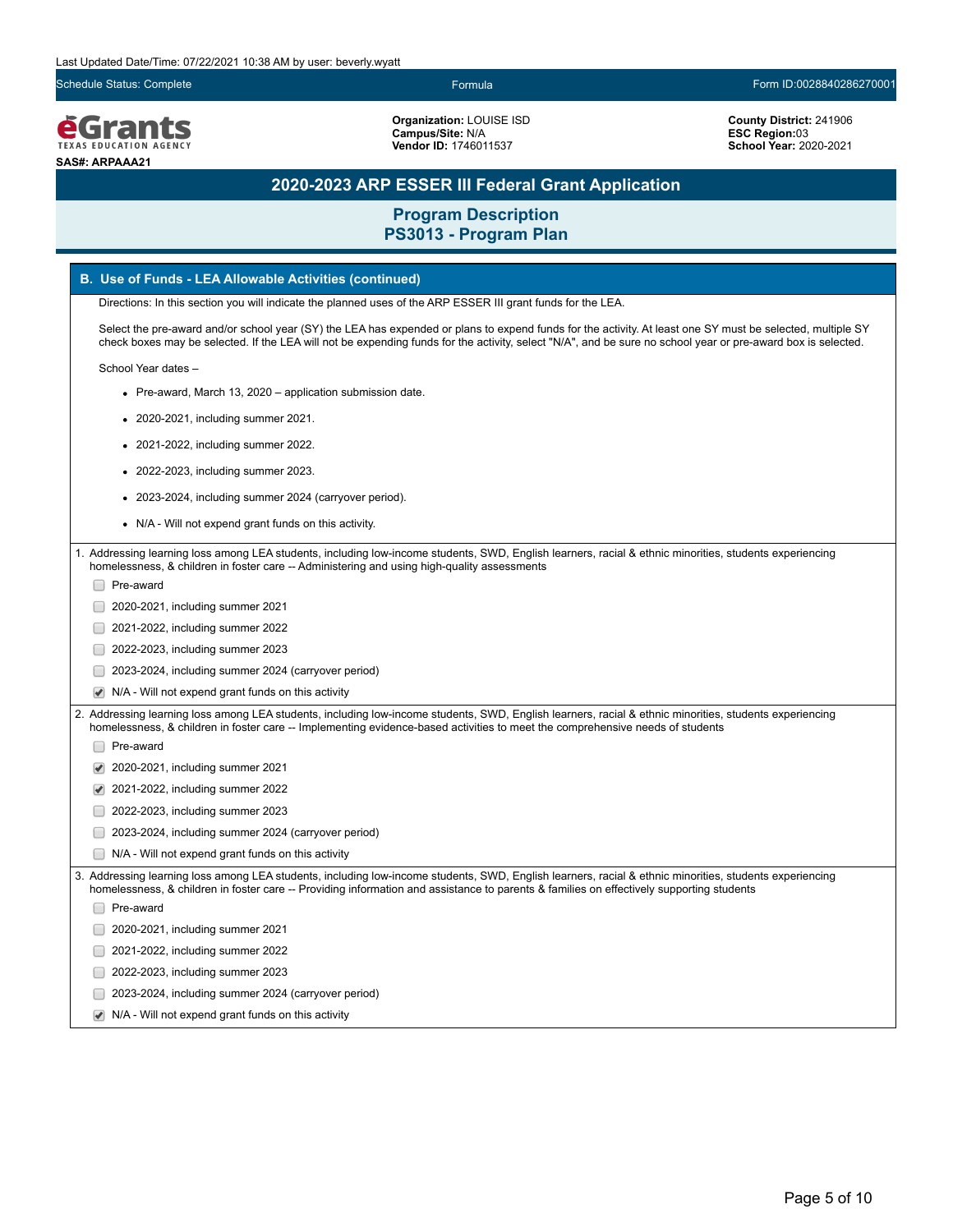Schedule Status: Complete Formula Form ID:0028840286270001

*<u>EGrants</u>* **SAS#: ARPAAA21**

**Organization:** LOUISE ISD **Campus/Site:** N/A **Vendor ID:** 1746011537

**County District:** 241906 **ESC Region:**03 **School Year:** 2020-2021

# **2020-2023 ARP ESSER III Federal Grant Application**

| 4. Addressing learning loss among LEA students, including low-income students, SWD, English learners, racial & ethnic minorities, students experiencing<br>homelessness, & children in foster care -- Tracking student attendance and improving student engagement in distance education |  |  |
|------------------------------------------------------------------------------------------------------------------------------------------------------------------------------------------------------------------------------------------------------------------------------------------|--|--|
| Pre-award                                                                                                                                                                                                                                                                                |  |  |
| 2020-2021, including summer 2021                                                                                                                                                                                                                                                         |  |  |
| 2021-2022, including summer 2022                                                                                                                                                                                                                                                         |  |  |
| 2022-2023, including summer 2023                                                                                                                                                                                                                                                         |  |  |
| 2023-2024, including summer 2024 (carryover period)                                                                                                                                                                                                                                      |  |  |
| N/A - Will not expend grant funds on this activity<br>$\blacktriangledown$                                                                                                                                                                                                               |  |  |
| 5. School facility repairs and improvements to enable operation of schools to reduce risk of virus transmission and exposure to environmental health hazards, and to<br>support student health needs                                                                                     |  |  |
| Pre-award                                                                                                                                                                                                                                                                                |  |  |
| 2020-2021, including summer 2021                                                                                                                                                                                                                                                         |  |  |
| 2021-2022, including summer 2022                                                                                                                                                                                                                                                         |  |  |
| 2022-2023, including summer 2023                                                                                                                                                                                                                                                         |  |  |
| 2023-2024, including summer 2024 (carryover period)                                                                                                                                                                                                                                      |  |  |
| N/A - Will not expend grant funds on this activity                                                                                                                                                                                                                                       |  |  |
| 6. Inspection, testing, maintenance, repair, replacement, and upgrade projects to improve the indoor air quality in school facilities, including  mechanical and non-<br>mechanical heating, ventilation, and air conditioning systems                                                   |  |  |
| Pre-award                                                                                                                                                                                                                                                                                |  |  |
| 2020-2021, including summer 2021                                                                                                                                                                                                                                                         |  |  |
| 2021-2022, including summer 2022<br>✔                                                                                                                                                                                                                                                    |  |  |
| 2022-2023, including summer 2023                                                                                                                                                                                                                                                         |  |  |
| 2023-2024, including summer 2024 (carryover period)                                                                                                                                                                                                                                      |  |  |
| N/A - Will not expend grant funds on this activity                                                                                                                                                                                                                                       |  |  |
| 7. Inspection, testing, maintenance, repair, replacement, and upgrade projects to improve the indoor air quality in school facilities, including  filtering, purification<br>and other air cleaning, fans, control systems                                                               |  |  |
| Pre-award                                                                                                                                                                                                                                                                                |  |  |
| 2020-2021, including summer 2021                                                                                                                                                                                                                                                         |  |  |
| 2021-2022, including summer 2022                                                                                                                                                                                                                                                         |  |  |
| 2022-2023, including summer 2023                                                                                                                                                                                                                                                         |  |  |
| 2023-2024, including summer 2024 (carryover period)                                                                                                                                                                                                                                      |  |  |
| N/A - Will not expend grant funds on this activity                                                                                                                                                                                                                                       |  |  |
| 8. Inspection, testing, maintenance, repair, replacement, and upgrade projects to improve the indoor air quality in school facilities, including  window and door<br>repair and replacement                                                                                              |  |  |
| Pre-award                                                                                                                                                                                                                                                                                |  |  |
| 2020-2021, including summer 2021                                                                                                                                                                                                                                                         |  |  |
| 2021-2022, including summer 2022                                                                                                                                                                                                                                                         |  |  |
| 2022-2023, including summer 2023                                                                                                                                                                                                                                                         |  |  |
| 2023-2024, including summer 2024 (carryover period)                                                                                                                                                                                                                                      |  |  |
| N/A - Will not expend grant funds on this activity                                                                                                                                                                                                                                       |  |  |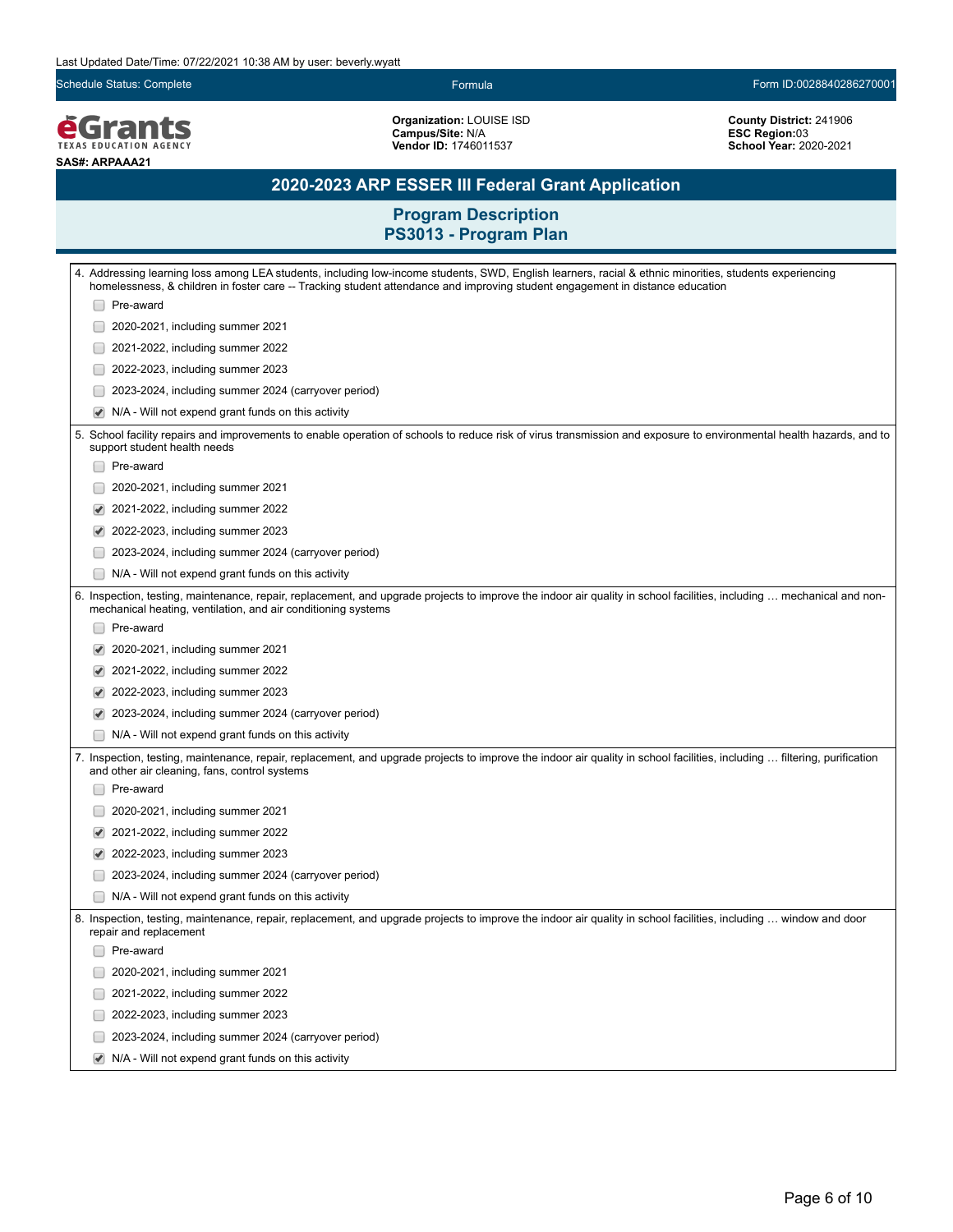Schedule Status: Complete Formula Form ID:0028840286270001

**EGrants SAS#: ARPAAA21**

**Organization:** LOUISE ISD **Campus/Site:** N/A **Vendor ID:** 1746011537

**County District:** 241906 **ESC Region:**03 **School Year:** 2020-2021

# **2020-2023 ARP ESSER III Federal Grant Application**

| 9. Developing strategies and implementing public health protocols including, to the greatest extent practicable, policies in line with guidance from CDC for the<br>reopening and operation of school facilities |  |  |
|------------------------------------------------------------------------------------------------------------------------------------------------------------------------------------------------------------------|--|--|
| Pre-award                                                                                                                                                                                                        |  |  |
| 2020-2021, including summer 2021                                                                                                                                                                                 |  |  |
| 2021-2022, including summer 2022                                                                                                                                                                                 |  |  |
| 2022-2023, including summer 2023                                                                                                                                                                                 |  |  |
| 2023-2024, including summer 2024 (carryover period)                                                                                                                                                              |  |  |
| N/A - Will not expend grant funds on this activity<br>$\blacktriangledown$                                                                                                                                       |  |  |
| 10. Other activities that are necessary to maintain the operation of and continuity of services in the LEA                                                                                                       |  |  |
| Pre-award<br>H                                                                                                                                                                                                   |  |  |
| 2020-2021, including summer 2021                                                                                                                                                                                 |  |  |
| 2021-2022, including summer 2022                                                                                                                                                                                 |  |  |
| 2022-2023, including summer 2023                                                                                                                                                                                 |  |  |
| 2023-2024, including summer 2024 (carryover period)                                                                                                                                                              |  |  |
| N/A - Will not expend grant funds on this activity                                                                                                                                                               |  |  |
| 11. Other activities that are necessary to  continuing to employ existing staff of the LEA                                                                                                                       |  |  |
| Pre-award                                                                                                                                                                                                        |  |  |
| 2020-2021, including summer 2021                                                                                                                                                                                 |  |  |
| 2021-2022, including summer 2022                                                                                                                                                                                 |  |  |
| 2022-2023, including summer 2023                                                                                                                                                                                 |  |  |
| 2023-2024, including summer 2024 (carryover period)                                                                                                                                                              |  |  |
| N/A - Will not expend grant funds on this activity                                                                                                                                                               |  |  |
|                                                                                                                                                                                                                  |  |  |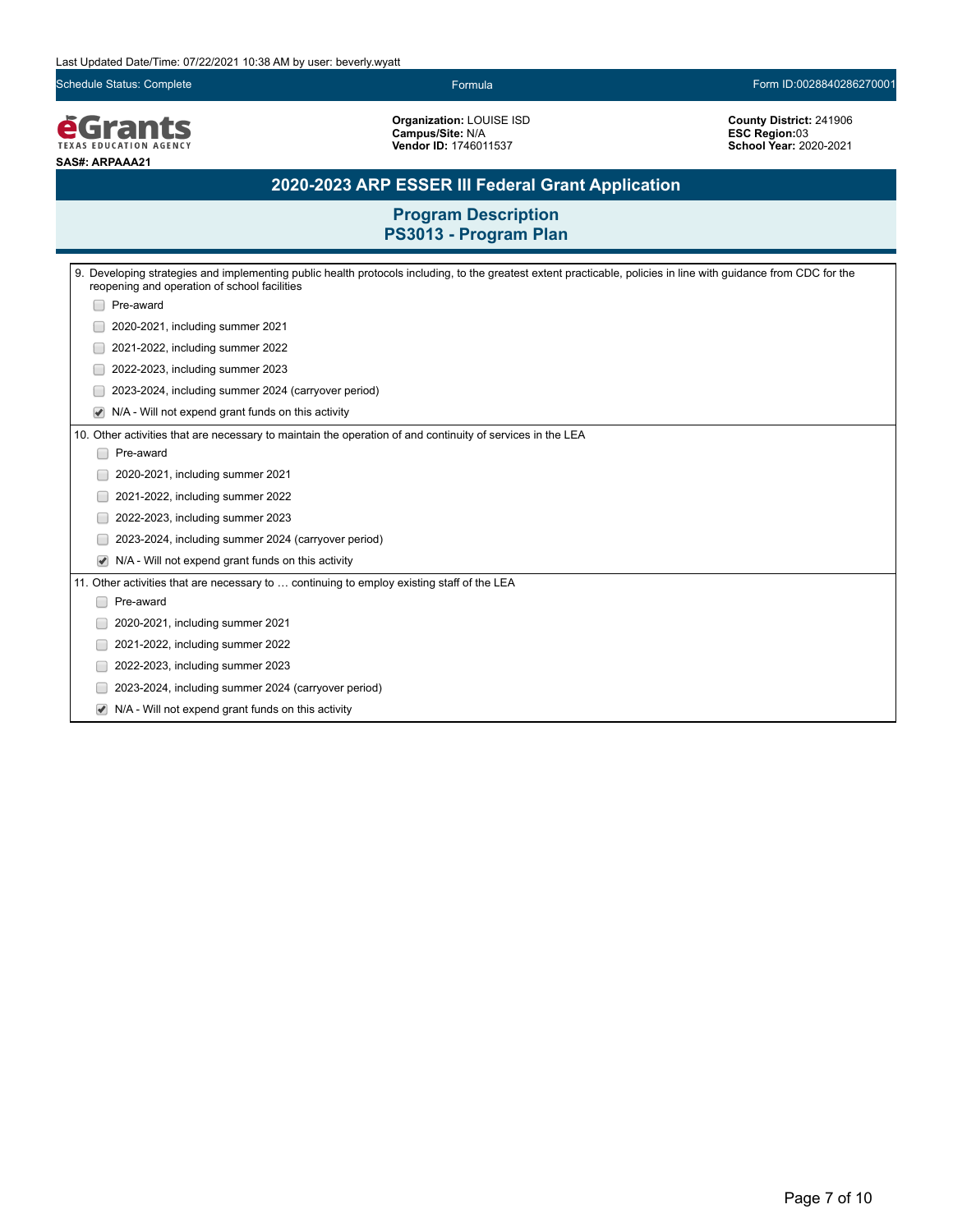#### **e**Grants **TEXAS EDUCATION AGENCY SAS#: ARPAAA21**

**Organization:** LOUISE ISD **Campus/Site:** N/A **Vendor ID:** 1746011537

**County District:** 241906 **ESC Region:**03 **School Year:** 2020-2021

# **2020-2023 ARP ESSER III Federal Grant Application**

### **Program Description PS3013 - Program Plan**

#### **C. LEA Needs Process**

- 1. Which of the following processes did the LEA follow to determine the needs of the LEA caused by the pandemic that would not be reimbursed by other fund sources (Federal Emergency Management Agency (FEMA), Child Nutrition Program, Child Care & Development Block Grant (CCDBG))? Directions: Select the types of activities the LEA followed in conducting its process to identify the added needs caused by the pandemic. Check all that apply.
	- LEA conducted surveys to district-level staff.
	- LEA conducted surveys to campus-level staff.
	- LEA conducted surveys to parents.
	- LEA conducted surveys to students.
	- LEA surveyed community groups (i.e., government officials, business, law enforcement, nonprofit organizations, etc.).
	- LEA sent direct communication to staff, parents, and/or students to gather input.
	- E LEA reviewed and analyzed data from local and state health authorities.
	- E LEA identified needs as issues arose that were out of the ordinary.
	- ELEA reviewed documented comprehensive needs assessment considering the pandemic to determine needs.
	- LEA consulted with local school board to determine needs.
	- LEA followed some type of documented disaster or emergency plan with specific needs assessment processes.
	- LEA used professional or contracted services to collect, disaggregate, and/or analyze data related to needs.
	- $\Box$ LEA determined needs through another process or data points not listed above.
	- LEA completed a focused or problem-oriented assessment.
	- LEA completed an emergency assessment.
	- LEA completed a time-lapsed assessment.
	- **LEA** completed an initial comprehensive assessment.
	- E LEA completed an ongoing or partial assessment.
	- LEA completed a different needs assessment process not described above.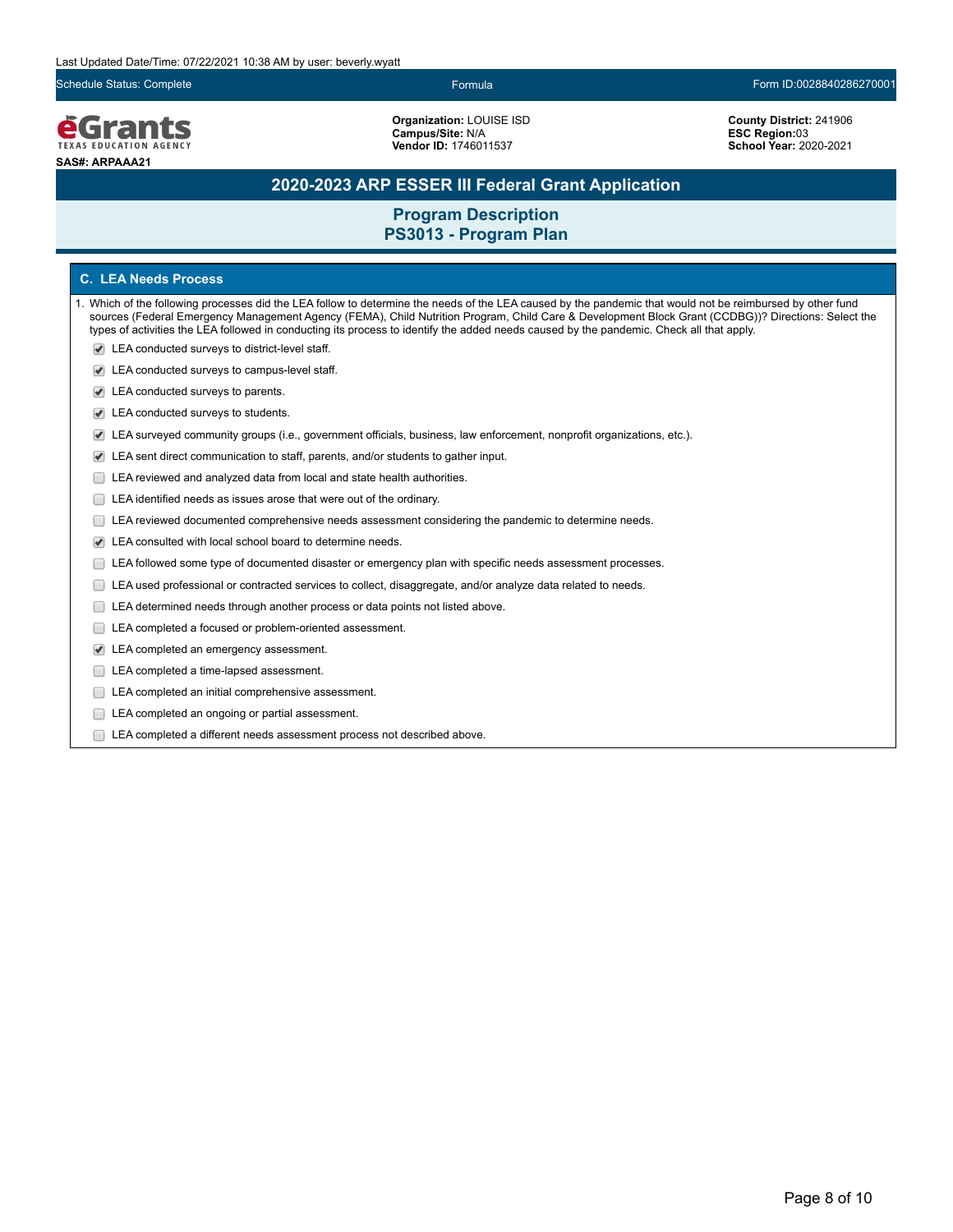Schedule Status: Complete Formula Form ID:0028840286270001

**e**Grants **TEXAS EDUCATION AGENCY SAS#: ARPAAA21**

**Organization:** LOUISE ISD **Campus/Site:** N/A **Vendor ID:** 1746011537

**County District:** 241906 **ESC Region:**03 **School Year:** 2020-2021

## **2020-2023 ARP ESSER III Federal Grant Application**

### **Program Description PS3013 - Program Plan**

2. How did the LEA prioritize the needs identified in Line 1 above? Directions: Select the types of processes the LEA followed in prioritizing the needs of the LEA in determining what activities would be funded with ESSER III funds. Check all that apply. If all identified needs are being met with ESSER III funds, select "All needs met; no prioritization needed." **LEA** focused on largest expenditures. LEA focused on needs serving the largest number of students. LEA focused on needs serving the largest number of staff. LEA consulted with local school board to prioritize needs. LEA focused on Economically Disadvantaged or Socioeconomically Disadvantaged data. LEA focused on serving needs of identified student groups (at-risk, migrant, immigrant, SWD, English Learners, Homeless, Foster, etc.). LEA ranked campus needs per SC5000. LEA focused on governance needs. LEA focused on wellness needs. LEA focused on instructional continuity needs. **LEA** focused on postsecondary needs for seniors. LEA focused on facility needs. **LEA** focused on school operational needs. LEA focused on technology needs. **LEA focused on Personal Protective Equipment (PPE).** LEA focused on professional development and training needs to facilitate transition to remote/online/virtual classrooms and teaching. LEA prioritized needs through another process or data points not listed above. All needs met; no prioritization needed.

#### **D. Maintenance of Equity**

Directions: Select one applicable response for which the LEA is exempt from the required Maintenance of Equity provision. If the LEA is not exempt from this provision, select "No".

1. Is the LEA exempt from the required Maintenance of Equity provision?

∩ No

◯ Yes, LEA has fewer than 1,000 total enrollment

- **The State State State State State State State State State State State State State State State State State State State State State State State State State State State State State State State State State State State State S**
- Yes, LEA has only one campus per grade span (elementary, middle school, high school) within the LEA
- Maybe, the LEA will apply to USDE for a waiver for exceptional or uncontrollable circumstances
- $\Box$  Maybe, the LEA will apply to USDE for a waiver for a precipitous decline in financial resources in the LEA